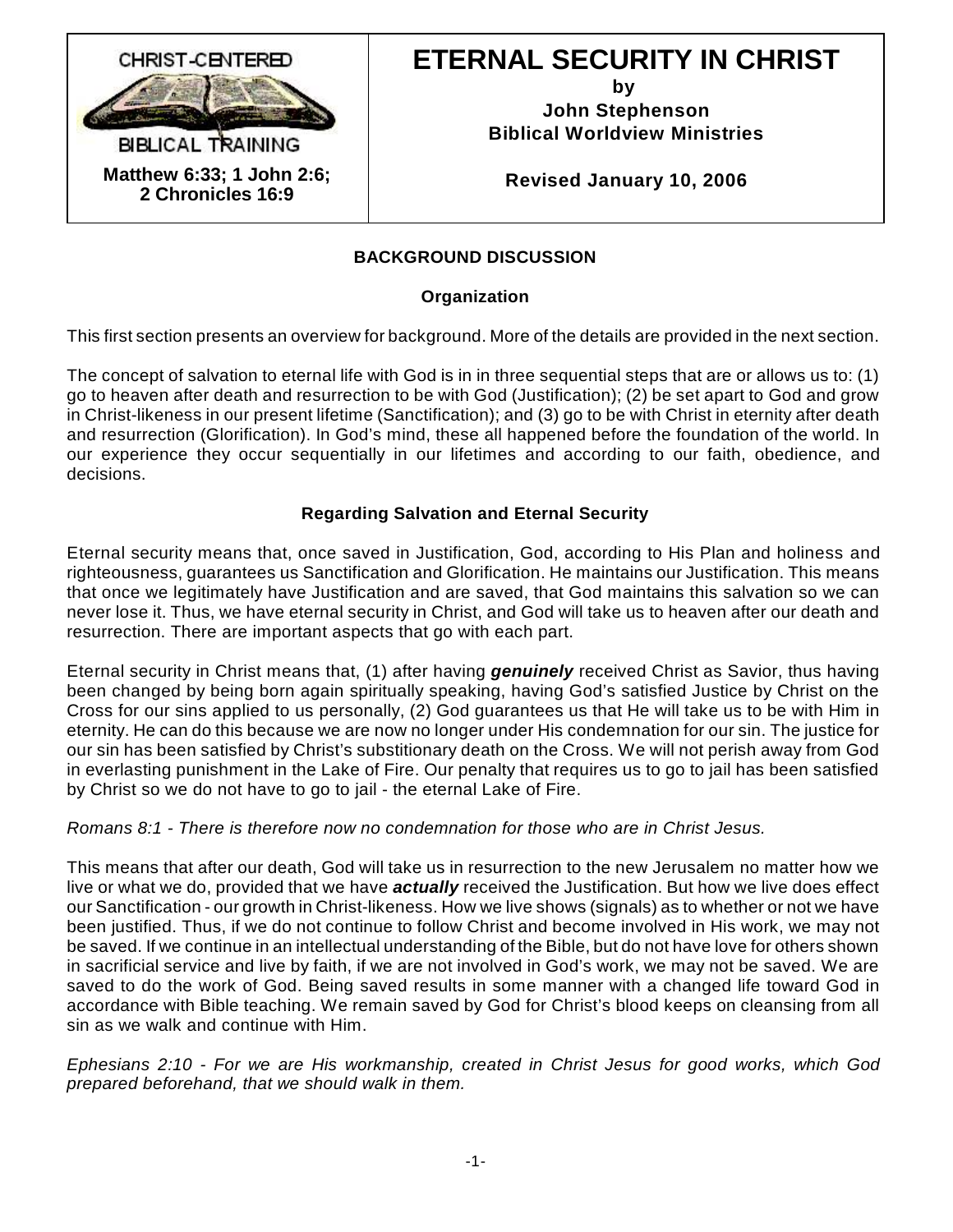*Titus 2:14 - ..... and purify for Himself a people for His own possession, zealous for good deeds.*

*1 John 1:6-7 - If we say that we have fellowship with Him and yet walk in the darkness, we lie and do not practice the truth; but if we walk in the light as He Himself is in the light, we have fellowship with one another, and the blood of Jesus His Son cleanses us from all sin.*

## **Justification Details**

Justification means that God's satisfied Justice for our sin (our breaking of God's laws) by Christ dying on the Cross has been applied personally to us. The Justice for our sin has been satisfied, the penalty or fine for our law breaking, has been satisfied for us by Christ on the Cross. He died a substitionary death for us on the Cross to satisfy God's Justice for our sin.

For us to receive or obtain this justification, we must, *as God works in us*: (1) admit we are law breakers (we sin); (2) believe that Christ died on the Cross for our sin, satisfying God's Justice according to the Scriptures (not according to the Church or any person or book); (3) and pray to God in Christ's name from faith in God to save according to the Scriptures in obedience to receive this Justice, believing that Christ did die for us (for our sin) according to the Scriptures. When this legitimately occurs we have eternal life and will be with God in eternity. In this process, God must be working in us for the Justification to actually be given to us. We should sense God drawing us to Him. We are saved by God, but God uses the process.

This several step process will is described next.

#### **God's Provision for Us From His Love that We Can Have Eternal Life and Live With God Forever**

*John 3:16 - "For God so loved the world, that He gave His only begotten Son, that whoever believes in Him should not perish, but have eternal life.*

(Eternal life means we will live forever with God. Not perishing means we will not have to suffer the penalty of sin in the Lake of Fire away from God.)

## **We Are All Sinners**

*Romans 3:23 - for all have sinned and fall short of the glory of God,*

*Romans 6:23 - For the wages of sin is death* [separation from God]*, but the free gift of God is eternal life in Christ Jesus our Lord.* (Comment: mine)

*Romans 3:9-11 - .... both Jews and Greeks* [all people] are *all under sin; as it is written, "There is none righteous, not even one; There is none who understands, There is none who seeks for God;* (Comment: mine.)

#### **Saved (Justified for Sin) Through the Cross of Christ and** *By No Other Way*

*Romans1:16 - For I am not ashamed of the gospel, for it is the power of God for salvation to everyone who believes, to the Jew first and also to the Greek.*

*1 Corinthians 15:3-4 - For I delivered to you* [the Gospel is defined as] *that Christ died for our sins according to the Scriptures, and that He was buried, and that He was raised on the third day according to the Scriptures,* (Comment: mine.)

*Romans 3:24-26 - being justified as a gift by His grace through the redemption which is in Christ Jesus;*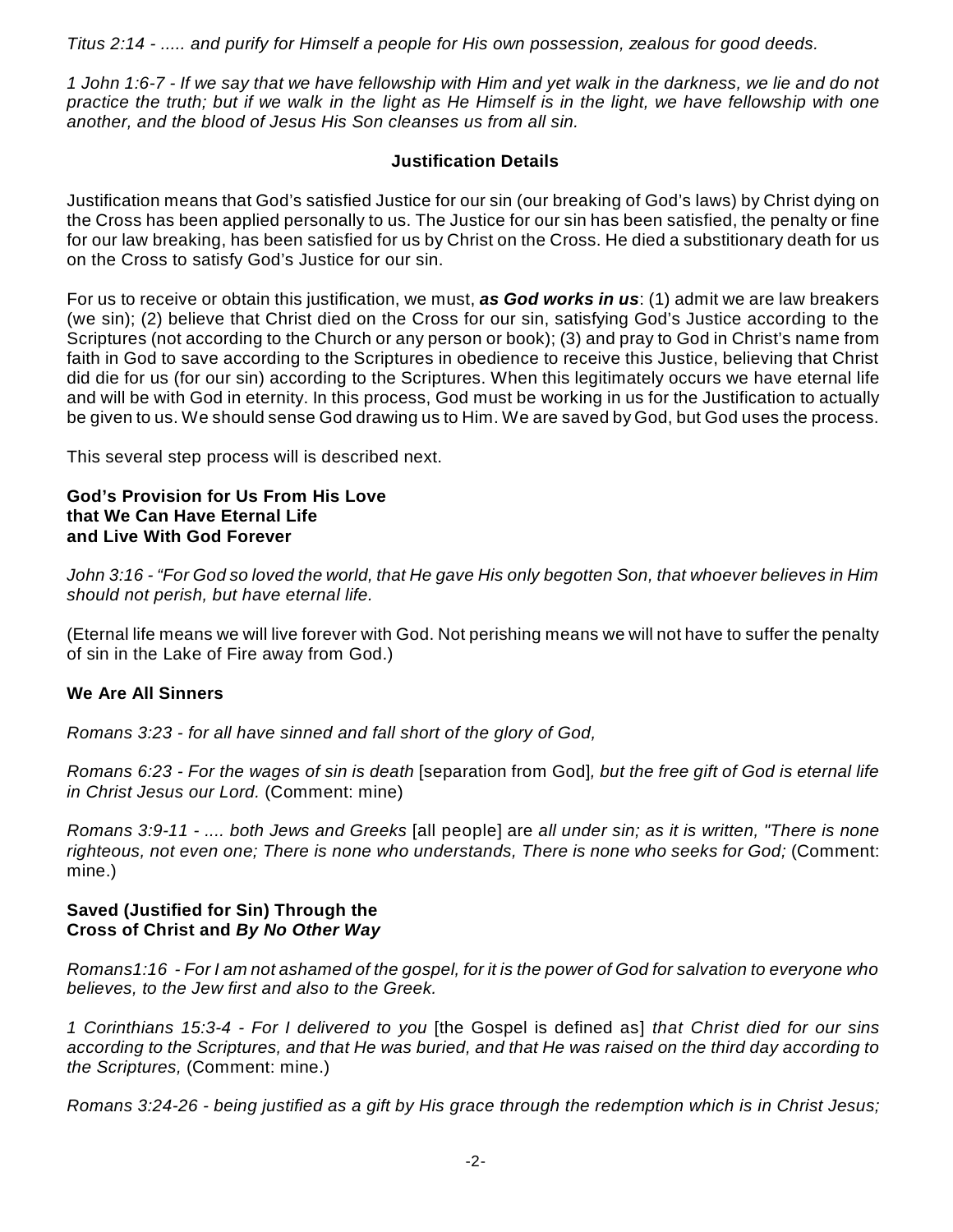*whom God displayed publicly as a propitiation in His blood through faith. This was to demonstrate His righteousness, because in the forbearance of God He passed over the sins previously committed; for the demonstration, I say, of His righteousness at the present time, that He might be just and the justifier of the one who has faith in Jesus.* (Bolding: Mine)

*Romans 5:8-10 - But God demonstrates His own love toward us, in that while we were yet sinners, Christ died for us. Much more then, having now been justified by His blood, we shall be saved from the wrath of God* [the Lake of Fire] *through Him. For if while we were enemies, we were reconciled to God through the death of His Son, much more, having been reconciled, we shall be saved by His life.* (Comment: mine)

*Acts 4:12 - "And there is salvation in no one else* **[other than through Christ];** *for there is no other name* **[other than that of Christ]** *under heaven that has been given among men, by which we must be saved."* (Comments and bolding: Mine.)

#### **We Must Act From Our Faith in God, Christ, His Cross, and All According to the Scriptures**

*Acts 16:30-31 - and after he brought them out, he said, "Sirs, what must I do to be saved?" And they said, "Believe in the Lord Jesus, and you shall be saved, you and your household."*

*Romans 10:9-10 - that if you confess with your mouth Jesus as Lord, and believe in your heart that God raised Him from the dead, you shall be saved; for with the heart man believes, resulting in righteousness, and with the mouth he confesses, resulting in salvation.*

*Romans 10:13 - for "Whoever will call upon the name of the Lord will be saved."*

# **Assurance of Salvation**

Having believed in Christ's Cross, we can know that we have salvation.

*1 John 5:11-13 - And the witness is this, that God has given us eternal life, and this life is in His Son. He who has the Son has the life; he who does not have the Son of God does not have the life. These things I have written to you who believe in the name of the Son of God, in order that you may know that you have eternal life.*

*Romans 8:38-39 - For I am convinced that neither death, nor life, nor angels, nor principalities, nor things present, nor things to come, nor powers, nor height, nor depth, nor any other created thing, shall be able to separate us from the love of God, which is in Christ Jesus our Lord.*

The Bible teaches that we are saved forever by the teaching that those who God justified (saved from sin), He also glorified. This means He did no lose anyone to a loss of Justification salvation.

*Romans 8:29-30 - For whom He foreknew, He also predestined to become conformed to the image of His Son, that He might be the first-born among many brethren; and whom He predestined, these He also called; and whom He called, these He also justified; and whom He justified, these He also glorified.*

# **Sanctification**

After we have received Justification, what we do or not do in life effects our fellowship with God and the degree that we develop maturity in Christ-likeness with high skill in spiritual ability such as the degree and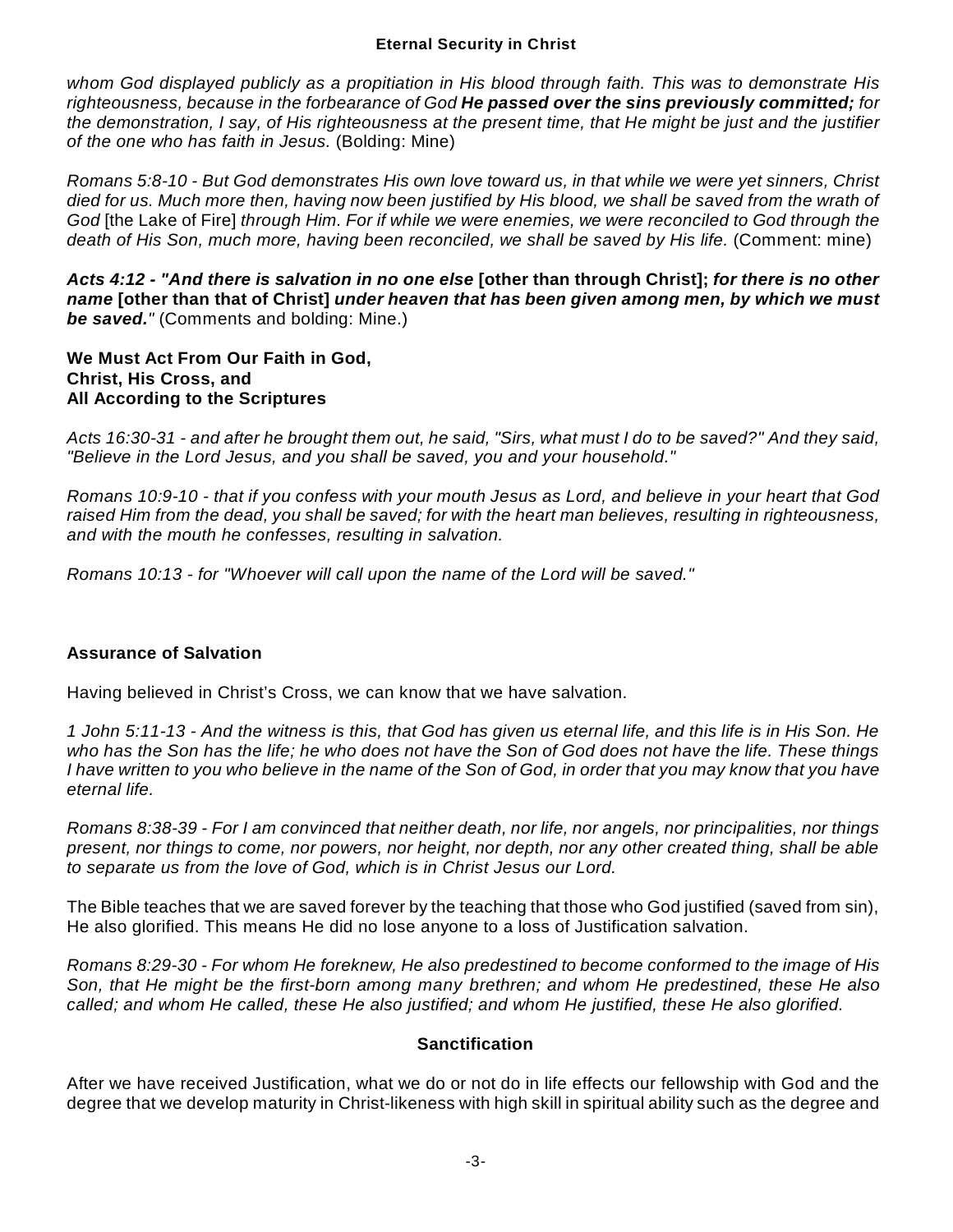maturity we walk by faith, love, and hope in relationship living. After receiving the Justification, being set apart to God, learning and growing in Christ-likeness to become mature in Christ, as just described, is called Sanctification. We are set apart to God to live for Him in holiness. But what we do or not do in response to God does not effect our Justification (which we cannot lose regardless of how we live our lives). God maintains our Justification by His power and Grace. We cannot lose our salvation because legally, having died to the Law being in Christ, we are no longer under law. There is no law we can break that would cause us to lose this salvation of Justification. But we can lose unity fellowship with God.

*Romans 7:4 - Therefore, my brethren, you also were made to die to the Law through the body of Christ, that you might be joined to another, to Him who was raised from the dead, that we might bear fruit for God.*

*Romans 7:6 - But now we have been released from the Law, having died to that by which we were bound, so that we serve in newness of the Spirit and not in oldness of the letter.*

*Romans 8:2 - For the law of the Spirit of life in Christ Jesus has set you free from the law of sin and of death.*

Being in the Kingdom of God under Grace, there is no law that we can break that can cause us to lose salvation. However, how we live our lives can and does indeed effect our Sanctification and the spiritual ability in Christ-likeness we have in life and most importantly at death. It effects how well we get to know God and glorify Him both now and especially in eternity. It effects the degree of our fellowship with God.

When we became a Christian, being born again, we were killed with Christ on the Cross by the baptism of the Holy Spirit (described later). Us being the sin nature was killed on the Cross. We were resurrected into newness of life with a type of divine nature (not God's), a new us, that cannot sin. We still can sin using our sin natures. But the real us is now the new divine nature. *Thus, because this new nature cannot sin, there is no law that we would break that would cause us to lose our Justification.*

*Romans 6:4-6 - Therefore we have been buried with Him through baptism into death, in order that as Christ was raised from the dead through the glory of the Father, so we too might walk in newness of life. For if we have become united with Him in the likeness of His death, certainly we shall be also in the likeness of His resurrection,*

*1 John 3:6 - No one who abides in Him sins; ....*

*1 John 3:9 - No one who is born of God practices sin, because His seed abides in him; and he cannot sin, because he is born of God.*

*1 John 5:18 - We know that no one who is born of God sins; .....*

The concept is that Christ did indeed die for all our sin. But this sin was that which we committed before becoming a Christian (or all our sin if we do not become Christians). There must be justification for all sin that occurred before our justification. As Christians, the real us in our new natures, cannot sin after we are Justified. There is no need to die for sin we did not commit. Thus, even though the sin nature continues to sin, this is not the real us that is involved in Sanctification or requires justification. We ask forgiveness for this sin to remain in fellowship with God (1 John 1:9). The more time we log as we live using the sin nature, impedes from developing Sanctification in our new divine natures, the real us. Thus, choosing to continue in sin, hurts us growing in Christ.

*Romans 3:25 - whom God displayed publicly as a propitiation in His blood through faith. This was to demonstrate His righteousness, because in the forbearance of God He passed over the sins previously committed* (before salvation); (Comment and bolding: mine)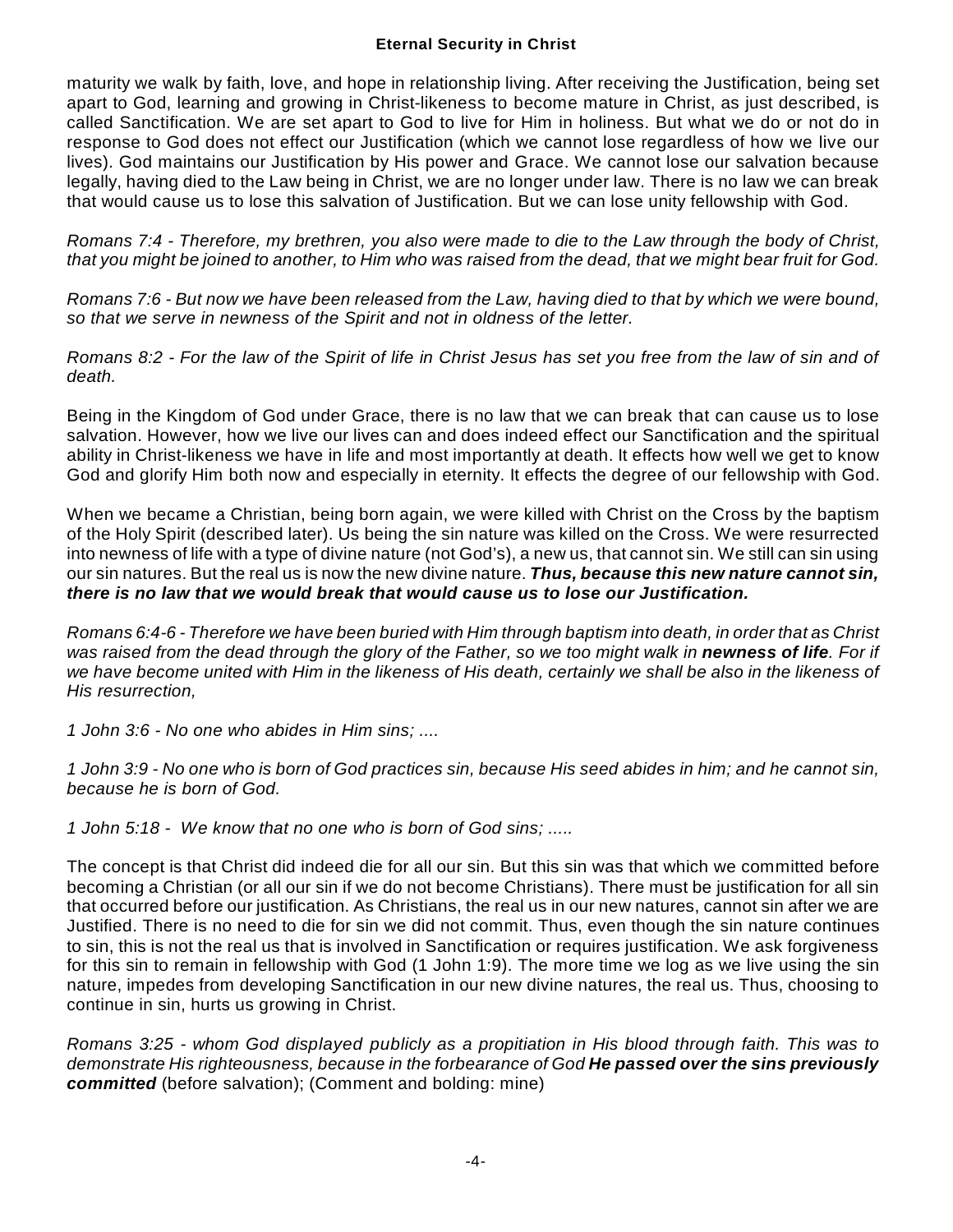*Romans 7:17 - So now, no longer am I the one doing it, but sin which indwells me.*

God's main objective for us is that we come to know Him intimately. He is the only perfect person and if we are to have the best that exists anywhere, we must come to know Him and walk the way He desires. This in the fullest requires us to have a high-skill mature spiritual ability in Christ likeness. Bringing people to this high-skill in high level spiritual ability is the main job of the Church (we train with doctrines and God develops the maturity in us using the trials, testings, and persecutions of life). This skill is developed in our new divine natures.

In this lifetime, we may all may develop different capabilities of spiritual abilities in Christ-likeness. In order to attain to these high-skill spiritual abilities, we need to train people in depth with God's Whole Counsel to exalt and glorify God, live godly lives, and be involved in Christ's chosen work for us, including local and world area-wide evangelism. Then God, using these teachings, develops the spiritual ability in us using the trials, testings, and persecutions of life.

*The personal impact of not believing in eternal security is that we can never know whether or not we are still saved, and it impedes us from going on to maturity in Christ.* We will live a life of insufficient faith. Not believing in eternal security causes us to trust in ourselves (using our sin natures) to remain saved, instead of trusting in God (using our divine natures) to keep us saved. We have no ability or righteousness to save ourselves, and we have no ability or righteousness to keep us saved. We are declared righteous by means of the Cross. But this is God's, not our righteousness. Christ alone has both the ability and righteousness. Not obeying God after receiving Justification impedes us from knowing God and relating to Him at the higher skill levels and being involved in His work. We will always have some anxiety (we will not have the peace of the Holy Spirit) as to whether or not we are still saved. *And more than that, if we lose our salvation, how we can gain it back in some way. The Bible has no teaching on this subject.* 

The Bible teaches that Christ died once for all, for sin (Romans 6:9) and that the work of Christ on the Cross is a complete work (efficacious). This means that Christ's work gets us saved and maintains us saved. Indeed we have to work out our salvation with fear and trembling (Romans 7:19-20; Philippians 2:12), but this deals with Sanctification and something we will do if we have Justification. No unbeliever seeks after God.

We must always remember that those not saved, do not seek after God. They have nothing to work out. If we could and did lose our salvation, we would stop seeking after God. (And it is doubtful that God would seek after us in this state -having once had salvation and now having lost it - to return us to salvation if it could happen; Hebrews 6:4-8) Thus, having Justification, implies that we will continue in Christ because Christ never stops working in us (Philippians 1:6). If we continue to seek after God, be obedient to Him, and do His work, sensing God is working in us, this can be positive signs we are saved (still saved). *If we are not attempting to continue in Him and are not involved somewhere in His work, we might not be saved.*

*Colossians 1:21-23 - And although you were formerly alienated and hostile in mind, engaged in evil deeds, yet He has now reconciled you in His fleshly body through death, in order to present you before Him holy and blameless and beyond reproach– if indeed you continue in the faith firmly established and steadfast, and not moved away from the hope of the gospel that you have heard, which was proclaimed in all creation under heaven, and of which I, Paul, was made a minister.*

*For one to believe that after truly being saved, one can lose their salvation, is to deny the Christian faith. It denies the efficaciousness of the Christ and His work on the Cross to satisfy God's Justice for sin that exonerates us from the penalty of sin.* It depends upon the work of man to maintain salvation instead of only the work of God by faith. It would have to mean that the Cross not only satisfied the Justice for our sins before becoming a Christian, but the Cross must also satisfy the justice for our sins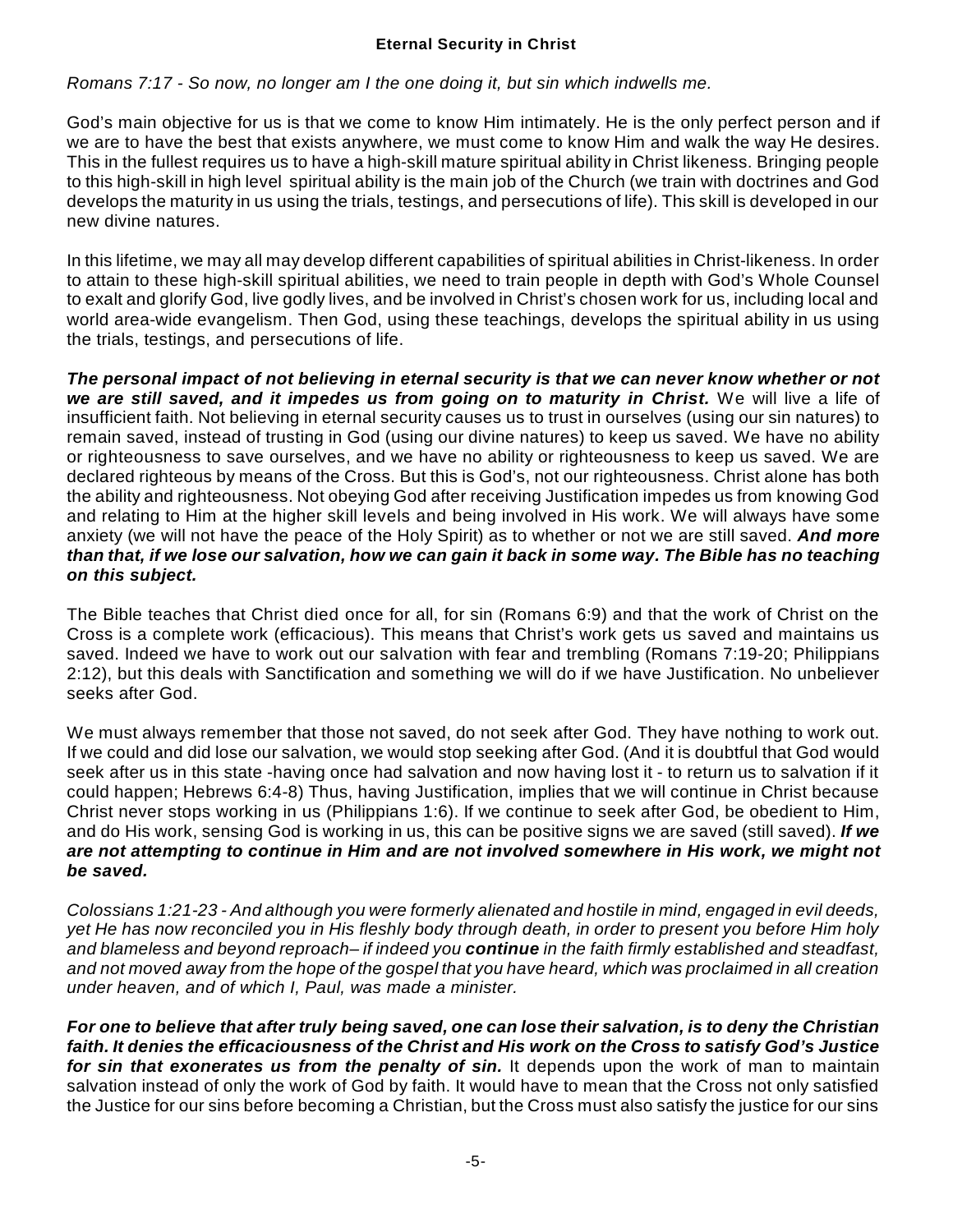after becoming a Christian. Such a view denies the concept that the believer in Christ has a new divine nature that cannot sin. We still need more justification for future sins. But Christ died for all sin once for all.

*Romans 6:10 - For the death that He died, He died to sin, once for all; but the life that He lives, He lives to God.*

*Hebrews 10:10 - By this will we have been sanctified through the offering of the body of Jesus Christ once for all.*

*1 Peter 3:18 - For Christ also died for sins once for all, the just for the unjust, in order that He might bring us to God, having been put to death in the flesh, but made alive in the spirit;*

There are Scriptures such as Colossians 1:21-23 presented above that imply that we will continue in Him if we are actually in Him. Scripture does admonish us to ensure that we are in Him.

However, we must always check that we are indeed in Christ and are saved. If we do not continue to seek after Christ and His ways, including being involved in His work of evangelism and discipleship, we may not be saved. Being saved means that there will be some change in the life toward the ways of God. If we go through a ritual to be saved, and we do not become involved in God's work and attempt to live by His ways, we may not be saved. The ritual does not save us, only the work of God in us does.

*2 Corinthians 13:5 - Test* [examine] *yourselves to see if you are in the faith; examine yourselves! Or do you not recognize this about yourselves, that Jesus Christ is in you-- unless indeed you fail the test?* (Comment: Mine)

When we are saved, the Holy Spirit witnesses with our spirit that we are saved.

*Romans 8:16-17 - The Spirit Himself bears witness with our spirit that we are children of God, and if children, heirs also, heirs of God and fellow heirs with Christ, if indeed we suffer with Him in order that we may also be glorified with Him.*

*Romans 8:38-39 - For I am convinced that neither death, nor life, nor angels, nor principalities, nor things present, nor things to come, nor powers, nor height, nor depth, nor any other created thing, shall be able to separate us from the love of God, which is in Christ Jesus our Lord.*

## **Glorification**

Glorification refers to the process of when we are resurrected from the dead with new glorified bodies, our sin natures are removed from us, and we go into the presence of Christ, Himself. We enter eternity with whatever spiritual ability we have developed in our divine natures as of that time. It is the final process for our entering eternity. There we live forever with Christ. We are now in a bodily form so we can see Him as He is in eternity. We can know God and relate to Him commensurate with the degree of our maturity in high-skill spiritual ability in Christ-likeness.

*1 John 3:2 - Beloved, now we are children of God, and it has not appeared as yet what we shall be. We know that, when He appears, we shall be like Him, because we shall see Him just as He is.*

*Romans 8:29-30 - For whom He foreknew, He also predestined to become conformed to the image of His Son, that He might be the first-born among many brethren; and whom He predestined, these He also called; and whom He called, these He also justified; and whom He justified, these He also glorified.*

#### **MORE OF THE DETAILS ETERNAL SECURITY IN CHRIST**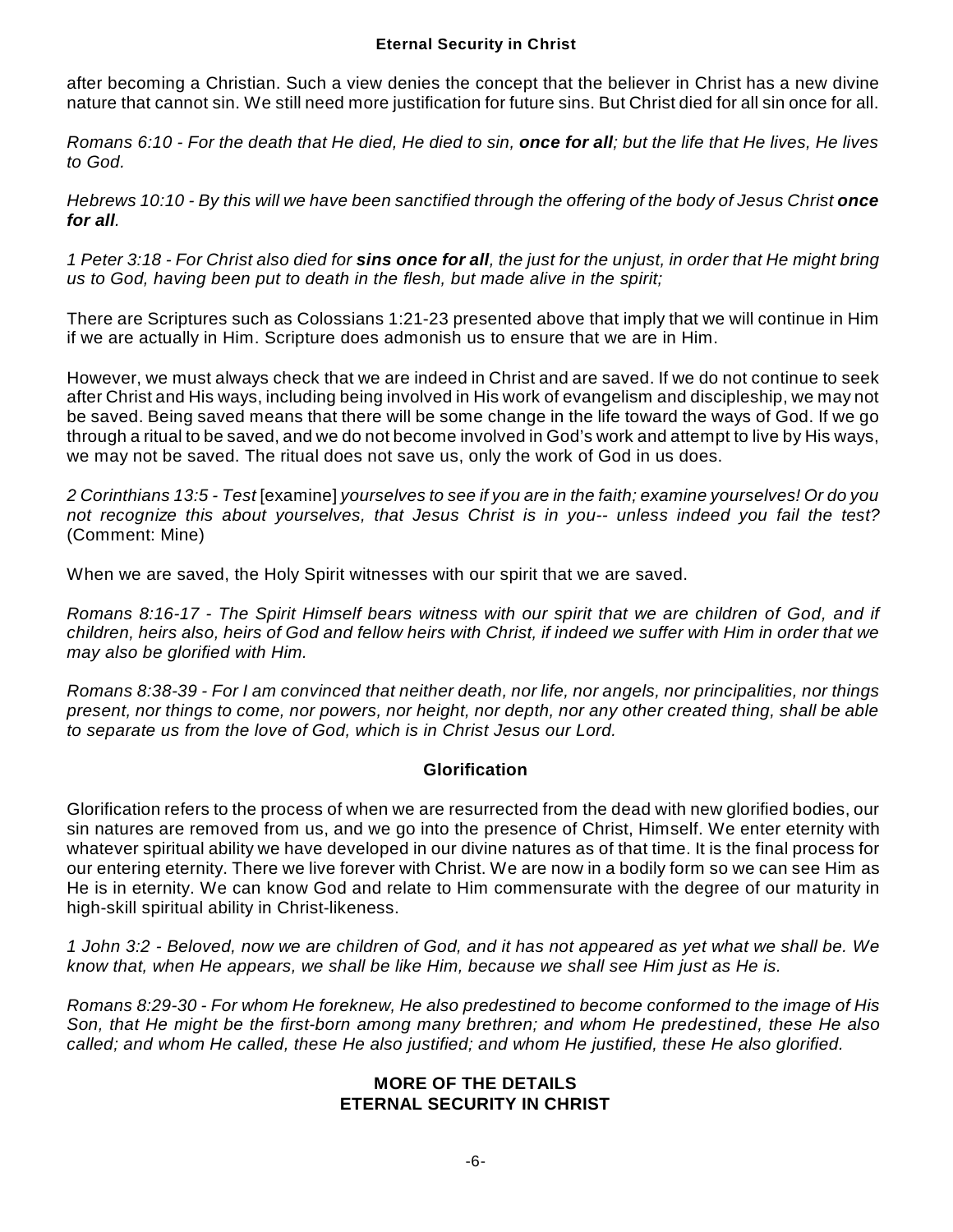The Bible teaches that we are saved as we believe in Christ (Justification), we are being saved as we live our lives (sanctification), and then being with Christ after our resurrection the salvation will be complete as we enter heaven (Glorification).Once a person has truly received Christ as Savior and is a Christian, the Bible teaches that we have eternal security.

By eternal security as introduced earlier, the Bible means that one cannot ever lose their salvation (Justification) and is guaranteed to go to be with God in the new Jerusalem after death and resurrection forever by being gloried (see Romans 8:29-30).

However (repeated for emphasis), if one does not adequately obey God after salvation (Justification) in this life time, this can impede one's Christian growth in spiritual ability in Christ-likeness (Sanctification). Where our sin can cause us to lose fellowship with God (restored using 1 John 1:9 as the blood of Christ continues to cleanse us from sin), it cannot cause us to no longer be in God's Kingdom, returning to the Dominion of Satan.

*1 John 1:9 - If we confess our sins, He is faithful and righteous to forgive us our sins and to cleanse us from all unrighteousness.*

However if we hold sin in our hearts that we plan to continue in and if we will not forgive others, God may not hear our prayers for forgiveness and may not forgive us. Where this will not cause us to lose our Justification, it can cause us to lose active fellowship with God. It can cause God not to use us in ministry as effectively.

*Psalm 66:18 - If I regard wickedness in my heart, The Lord will not hear;*

*Matthew 6:15 - "But if you do not forgive men, then your Father will not forgive your transgressions.*

The act of receiving salvation is a legal transaction with God. As will be discussed, legally the unbeliever is under the Dominion of Satan. When one believes in the satisfied Justice of God, obtained by the Cross, one is *legally* translated into the Kingdom of God under Grace. One is no longer under the requirements of the Law that requires one to perform in order to be saved or maintain salvation.

*Acts 26:18 - to open their eyes so that they may turn from darkness to light and from the dominion of Satan to (*the Kingdom of) *God, in order that they may receive forgiveness of sins and an inheritance among those who have been sanctified by faith in Me.' (Comment mine.)*

*Colossians 1:13 - For He delivered us from the domain of darkness* (Satan), *and transferred us to the kingdom of His beloved Son,* (Comment mine.)

After salvation (Justification), obeying God effects one's fellowship with God and spiritual growth in God. Obeying or not obeying God does not effect Justification (even though it does Sanctification) because of the legal arrangement that God has now given the Christian. The new believer has died to the husband of the Law and now there is no law under God that requires Him to obey this law in order to remain saved. He is maintained saved by God in His Grace and by His power. The believer has eternal security.

However (repeated for emphasis), we must also understand that not all people who go through the ritual for salvation may be saved. Going through the ritual of choosing or receiving Christ as Savior never saved anyone. God must be working in us to receive salvation as we go through the ritual or no salvation may have occurred. For example, it is estimated that only about 20% of the people who go forward in a Billy Graham Crusade are actually saved. Those in Christ will have some fruit in their lives and will continue in Christ. They may back slide (fall away from adequate obedience) as some say, but they will not fall away from Justification. If one does not have fruit in their lives of some amount, they may not have been saved.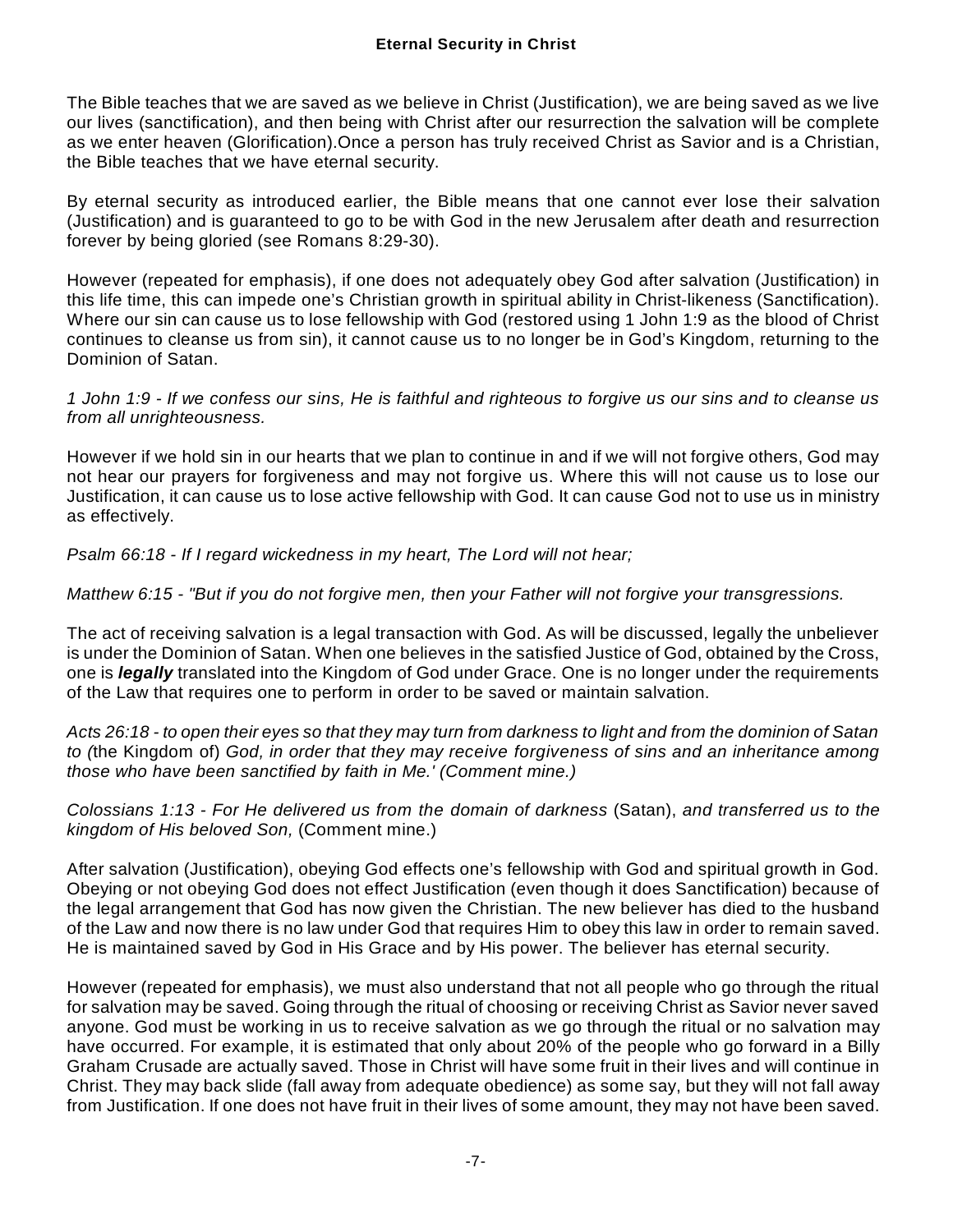*John 15:1-6 - "I am the true vine, and My Father is the vinedresser. "Every branch in Me that does not bear fruit, He takes away; and every branch that bears fruit, He prunes it, that it may bear more fruit. "You are already clean because of the word which I have spoken to you. "Abide in Me, and I in you. As the branch cannot bear fruit of itself, unless it abides in the vine, so neither can you, unless you abide in Me. "I am the vine, you are the branches; he who abides in Me, and I in him, he bears much fruit; for apart from Me you can do nothing. "If anyone does not abide in Me, he is thrown away as a branch, and dries up; and they gather them, and cast them into the fire, and they are burned.*

## *Thus, if our lives do not bear fruit in Christ, we may not be saved and thus, we may not be in Christ.*

#### **The Ways the Bible Teaches Eternal Security in Christ**

The Bible teaches eternal security for those in Christ in the following several ways:

1. **By declaration -** As believers in Christ, we are no longer under God's condemnation. (John 10:27-29; Romans 8:1-2; 39; 1 John 5:11-12)

*John 10:27-29 - "My sheep hear My voice, and I know them, and they follow Me; and I give eternal life to them, and they shall never perish; and no one shall snatch them out of My hand. "My Father, who has given them to Me, is greater than all; and no one is able to snatch them out of the Father's hand.*

*Romans 8:1-2 - There is therefore now no condemnation for those who are in Christ Jesus. For the law of the Spirit of life in Christ Jesus has set you free from the law of sin and of death.*

2. **No Longer Under Law** - When one becomes a Christian, believing in Christ as Savior (the Gospel), they are legally (court room authority) translated from the Dominion of Satan and the Jurisdiction of the Law into the Kingdom of God, under Grace and freedom from the Law. Being translated into the Kingdom of God, believers are the Church. The Greek word for Church means to be called out. In this case, believers are called out from the Dominion of Satan, from being under the jurisdiction of the Law into the Kingdom of God, under Grace, and freedom from being under Law. Those individuals, having been translated to be under Grace and no longer under Law, cannot do anything that would cause them to lose their salvation. He is no longer under any law that would cause him to lose his salvation from any disobedience. This is because Christ's work on the Cross is efficacious and Grace is now applied to the believer. Being efficacious, it is a complete work in itself.

To say that we could lose our salvation after receiving it, implies that the Cross is not efficacious that can maintain one saved. (We must maintain ourselves to be saved. But God does not accept anything that comes from us.) This denies the total work that Christ did on the Cross, and is presumptuous that we can lose what God, not ourselves, has accomplished. When one becomes a Christian, they go through a spiritual death, burial, and resurrection with Christ. Having died, the new believer has died to the jurisdiction of the law, as compared to when a wife dies to her husband. The pre-death arrangement is no longer binding. Therefore the Law no longer has jurisdiction, because the believer has died to the jurisdiction of the Law. Only being under the Law that requires absolute obedience could cause us to lose our salvation. But for the believer such is no longer the case - no longer under any such law. (Acts 26:18; Colossians 1:13; Romans 6:14-15; 7;1-17; 8:1-2;10:4; Galatians 2:19; 3:13

*Romans 6:14 - For sin shall not be master over you, for you are not under law, but under grace.*

*Romans 7:4 - Therefore, my brethren, you also were made to die to the Law through the body of Christ, that you might be joined to another, to Him who was raised from the dead, that we might bear fruit for God.*

*Romans 7:6 - But now we have been released from the Law, having died to that by which we were bound,*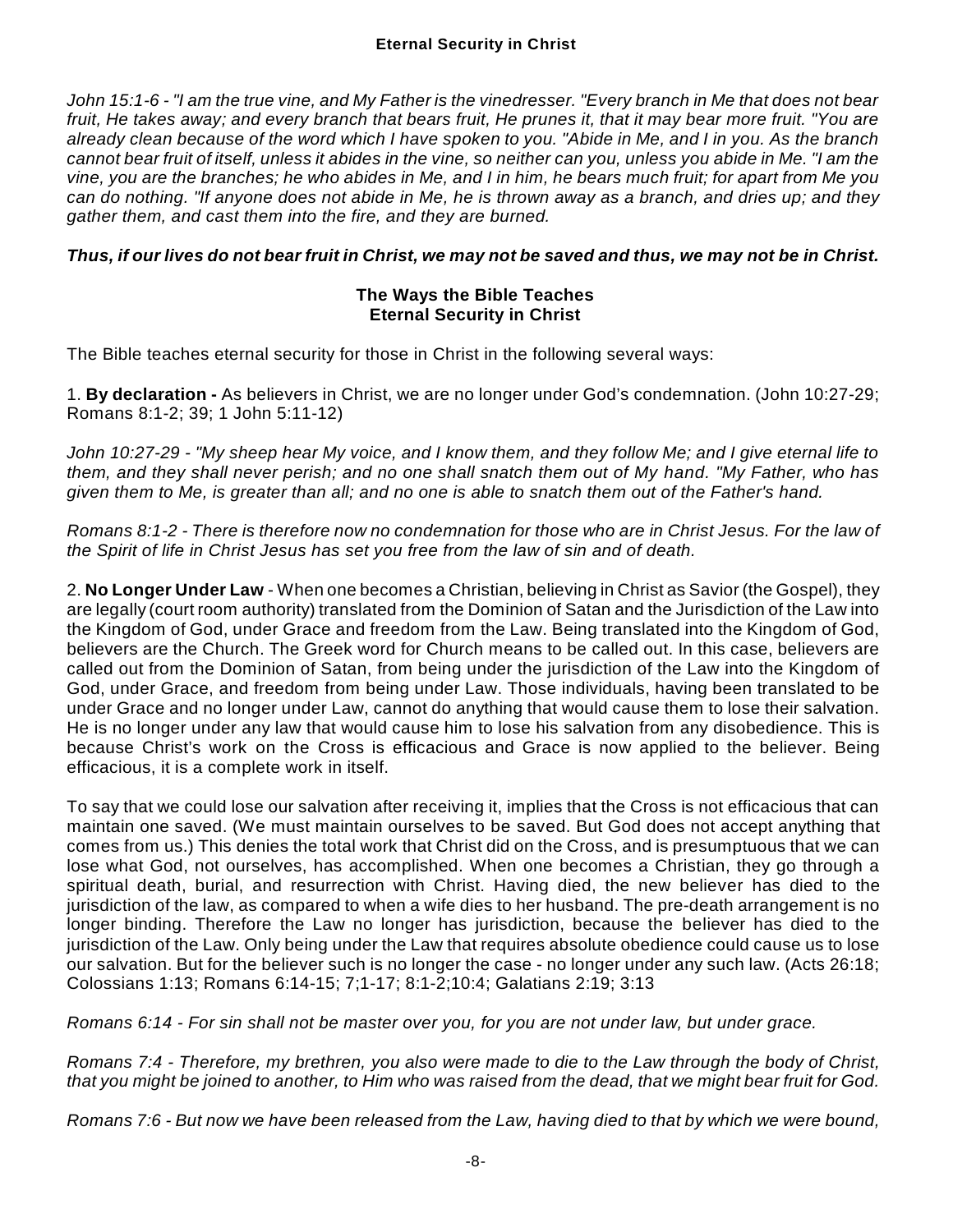*so that we serve in newness of the Spirit and not in oldness of the letter.*

*Romans 10:4 - For Christ is the end of the law for righteousness to everyone who believes.*

*Galatians 2:19 - "For through the Law I died to the Law, that I might live to God.*

*Galatians 3:13 - Christ redeemed us from the curse of the Law, having become a curse for us-- for it is written, "Cursed is everyone who hangs on a tree"*

3. **Sealed by the Holy Spirit** - When we become a Christian, we are permanently "indwelt" and "sealed" by the Holy Spirit in a legal manner for eternal life. This sealing from the Greek is a *guarantee*, pledge, or *earnest* of God that He will give us complete salvation that comes in the resurrection. (Ephesians 1:13-14; 4:30; 2 Timothy 1;14)

*Ephesians 1:13-14 - In Him, you also, after listening to the message of truth, the gospel of your salvation- having also believed, you were sealed in Him with the Holy Spirit of promise, who is given as a pledge* (earnest) *of our inheritance, with a view to the redemption of God's own possession, to the praise of His glory.* (Comment: Mine)

*Ephesians 4:30 - And do not grieve the Holy Spirit of God, by whom you were sealed for the day of redemption.*

*2 Timothy 1:14 - Guard, through the Holy Spirit who dwells in us, the treasure which has been entrusted to you.*

4. **Baptized by the Holy Spirit, given a new divine nature (new creation)** - When we became a Christian, we were baptized by the Holy Spirit. The Greek word *baptizo* for being baptized has the meaning to be placed into union with something, that because of this union, we are changed into something new, and we cannot be changed back. When we became a Christian we were placed into union with Christ by the Holy Spirit. As such, we went through a spiritual death, burial, and resurrection with Christ. Thus, we have been baptized in this identify with Christ. In resurrection to newness of life, we are now a new creation or creature with a type of new divine nature (not God's of course) called newness of life. All things have become new. Being changed by union with Christ, we cannot be changed back. Thus, we have eternal security. **The new divine nature cannot and does not sin (1 John 6, 9; 5:18). It can do nothing wrong that would cause a loss of salvation.** This new divine nature is the new us. But the sinful nature, that we also still have, does sin. It is this new divine nature that goes into heaven with us. Our sinful natures, and their memories, are removed from us as we enter heaven, and we will no longer remember anything done or known under the sinful nature. It is in this new divine nature in which our spiritual ability in Christ is developed. (Isaiah 65:17; Romans 6:1-13; 1 Corinthians 1:30; 12:13; 2 Corinthians 5:14-15, 17; Galatians 3:27; 6:15; Ephesians 4:5;Colossians 2:12; 2 Peter 1:4)

*2 Corinthians 5:17 - Therefore if any man is in Christ, he is a new creature; the old things passed away; behold, new things have come.*

*Romans 6:3-11 - Or do you not know that all of us who have been baptized into Christ Jesus have been baptized into His death? Therefore we have been buried with Him through baptism into death, in order that as Christ was raised from the dead through the glory of the Father, so we too might walk in newness of life. If we have become united with Him in the likeness of His death, certainly we shall be also in the likeness of His resurrection, knowing this, that our old self was crucified with Him, that our body of sin might be done away with, that we should no longer be slaves to sin; for he who has died is freed from sin. Now if we have died with Christ, we believe that we shall also live with Him, knowing that Christ, having been raised from the dead, is never to die again; death no longer is master over Him. For the death that He died, He died to sin, once for all; but the life that He lives, He lives to God. Even so consider yourselves to be dead to sin, but alive to God in Christ Jesus.*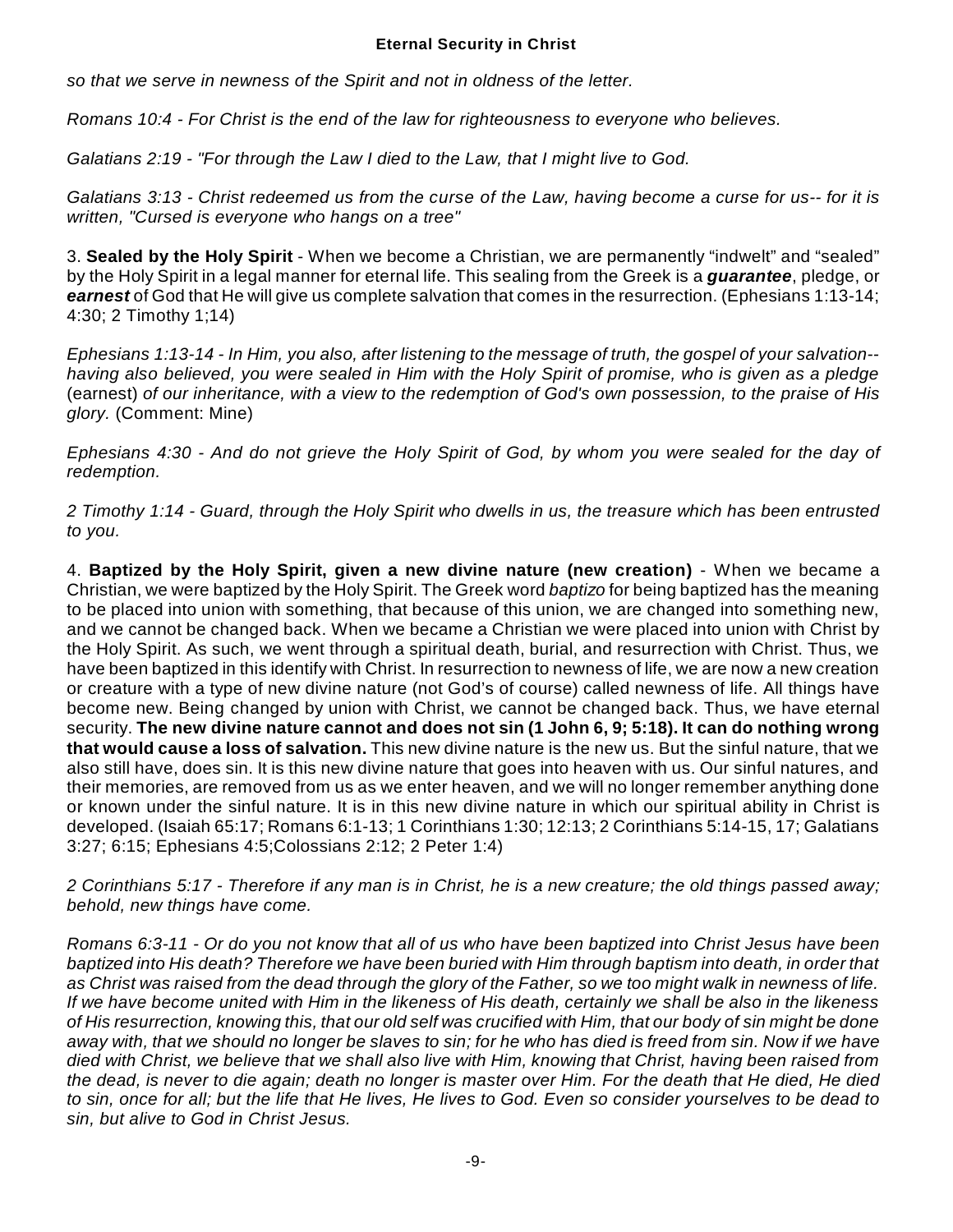5. **Redemption**- Redemption means that we are bought out of the slave market of sin by the purchase price of Christ's blood. As a result, we become His property and will no longer be placed back into the slave market. We are no longer our own, we have been bought with a price. We have no rights that would allow us to lose our salvation, being placed back into the slave market, because we belong to Him and not to ourselves. We have become bond slaves to Christ without rights with the only requirement to obey as any slave would. We are no longer slaves to sin, but now, in our new natures, slaves to righteousness. (1 Corinthians 6:20; 7:23; Galatians 4:5; Ephesians 1:7;Colossians 1:14; Titus 2:14; Hebrews 9:12, 15)

*1 Corinthians 6:20 - For you have been bought with a price: therefore glorify God in your body.*

*Galatians 4:5 - in order that He might redeem those who were under the Law, that we might receive the adoption as sons.*

*Ephesians 1:7 - In Him we have redemption through His blood, the forgiveness of our trespasses, according to the riches of His grace,*

*Titus 2:14 - who gave Himself for us, that He might redeem us from every lawless deed and purify for Himself a people for His own possession, zealous for good deeds.*

6. **Tense of the Greek Verb in Ephesians 2:8-9** - The verb "saved" in Ephesians 2:8 is in the Greek Perfect tense. This means we were saved at a time in the past and remain saved to the present. Thus, once saved, we remain saved forever.

*Ephesians 2:8-9 - For by grace you have been saved through faith; and that not of yourselves, it is the gift of God; not as a result of works, that no one should boast.*

7. **Eternal Life Concept** - Believing initially in the Cross of Christ gives us the gift of eternal life in Christ Jesus. Having or possessing eternal life (or its completed or full promise for the future) in Christ, we cannot lose it. Otherwise the promise of such Scriptures as John 3:16 must be written in the conditional, which they are not. The concept of eternal life refers to life now but mainly also to the life to come after our resurrection. Having believed in Christ as Savior, we are promised eternal life in the life to come. (John 3:15-16; 6:54; 10:28; Romans 6:23)

*John 3:15-16 - that whoever believes may in Him have eternal life. "For God so loved the world, that He gave His only begotten Son, that whoever believes in Him should not perish, but have eternal life.*

*John 10:28 - and I give eternal life to them, and they shall never perish; and no one shall snatch them out of My hand.*

*Romans 6:23 - For the wages of sin is death, but the free gift of God is eternal life in Christ Jesus our Lord.*

8. **Atonement or Reconciliation for Iniquity** - Atonement that Christ brought on the Cross means that God put a cover over sin such that He can no longer see the sin. This sin is what we would do before and after salvation. Because, being in Christ, God does not see the sin anymore, we have eternal security. This is of course a word picture. (Daniel 9:24; Romans 5:11)

*Daniel 9:24 - "Seventy weeks have been decreed for your people and your holy city, to finish the transgression, to make an end of sin, to make atonement for iniquity* [at the Cross], *to bring in everlasting righteousness, to seal up vision and prophecy, and to anoint the most holy place.* (Comment: Mine)

*Romans 5:11 - And not only this, but we also exult in God through our Lord Jesus Christ, through whom we have now received the reconciliation.*

*Colossians 1:20 and through Him to reconcile all things to Himself, having made peace through the blood*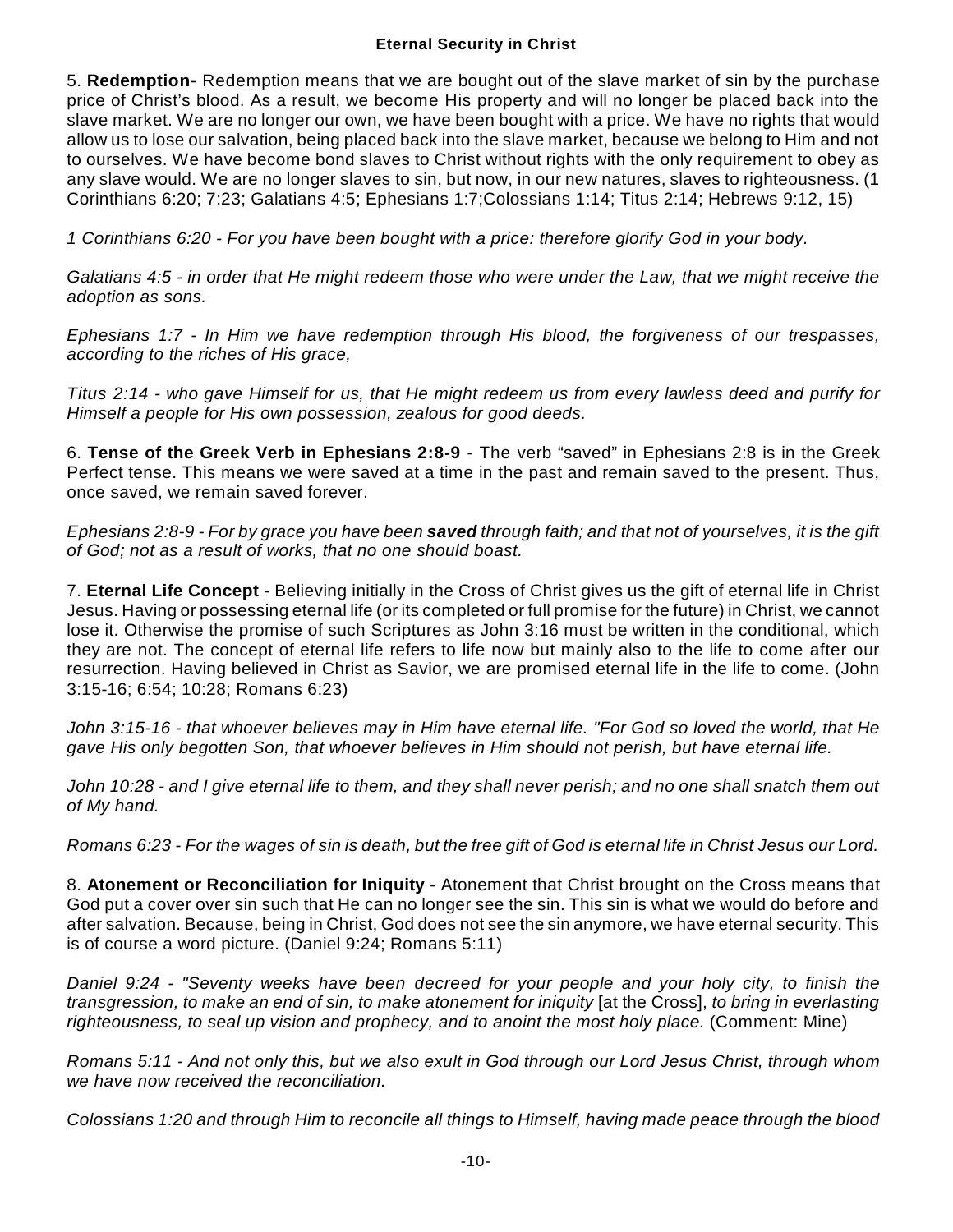*of His cross; through Him, I say, whether things on earth or things in heaven.*

*Ephesians 2:16 - and might reconcile them both* [Jew and Gentile] *in one body* [that if Christ] *to God through the cross, by it having put to death the enmity.* (Comments: mine)

*Romans 5:11 - And not only this, but we also exult in God through our Lord Jesus Christ, through whom we have now received the reconciliation.*

*2 Corinthians 5:18 - Now all these things are from God, who reconciled us to Himself through Christ, and gave us the ministry of reconciliation,*

9. **Adoption** - Being in Christ, we have been adopted by Christ out of the world to be His Church. Being adopted we are now in the family of God. The adoption is initiated now and is completed when we enter eternity. Thus, we now have eternal security in Christ. (Romans 8:15, 23; Galatians 4:4-7; Ephesians 1:5)

*Galatians 4:4-7 - But when the fulness of the time came, God sent forth His Son, born of a woman, born under the Law, in order that He might redeem those who were under the Law, that we might receive the adoption as sons. And because you are sons, God has sent forth the Spirit of His Son into our hearts, crying, "Abba! Father!" Therefore you are no longer a slave, but a son; and if a son, then an heir through God.*

*Ephesians 1:5 - He predestined us to adoption as sons through Jesus Christ to Himself, according to the kind intention of His will,*

10. **In the Heavenlies -** From God's point of view, after being saved, He seated us spiritually speaking in the heavenlies, no longer on the earth. He is not going to bring us back. We have eternal security in Christ.

*Ephesians 2:5-7 - even when we were dead in our transgressions, made us alive together with Christ (by grace you have been saved), and raised us up with Him, and seated us with Him in the heavenly places, in Christ Jesus, in order that in the ages to come He might show the surpassing riches of His grace in kindness toward us in Christ Jesus.*

11. **God continues to work in us** - God promises to work in us til the Day of Jesus Christ without ever giving up. The Day of Christ is th e time of the Rapture of the Church. (Philippians 1:6)

*Philippians 1:6 - For I am confident of this very thing, that He who began a good work in you will perfect it until the day of Christ Jesus.*

# **Conclusion**

Christ died for all our sins committed before becoming a Christian. When becoming a Christian, we received a new nature (divine or newness of life in a new creation) that cannot sin. This new nature now legally represents us. This is the new us after Justification, being baptized by the Holy Spirit. The old us (our sin nature that is still with us, that has died to the Law) still does sin, but now after being killed on the Cross, no longer legally represents us.. When we became a Christian, we (our sin natures) died with Christ and to the Law. Because we are now under Grace and not under Law, there is no sin that we can commit that cause us to lose our salvation. And additionally when we died with Christ, we became dead. But in resurrection with Christ with a new divine natures, they cannot sin. We are to use our divine natures to grow in Sanctification. Using our sin natures impedes this process. If we sin, taking us out of fellowship with God as we use our sin natures, we can confess our sin for restored fellowship. The fellowship is restored because the blood of Christ keeps on cleansing us from all our current sin and any after the received the Cross. Because our new divine natures cannot sin, we can never lose our salvation. We cannot lose it anyway because we are no longer under law. Thus,